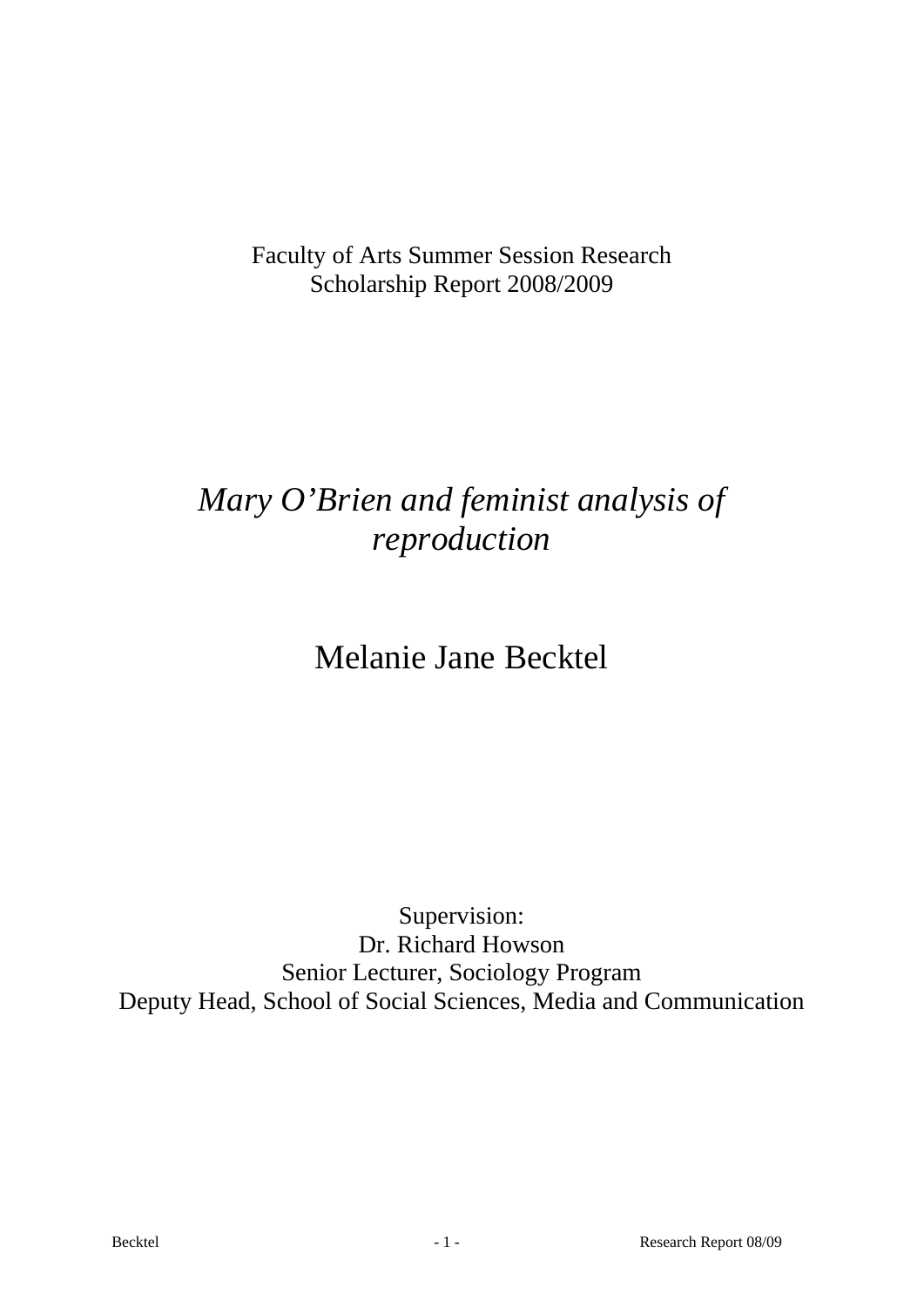### **D**uring the summer 2008/2009 I completed a review of first, second and third-wave

feminist scholarship ranging from Harriet Taylor Mill's *Enfranchisement of Women* (1851) to Monique Wittig's *The Straight Mind* (1992)*.* The reading resulted in a 5,500 word annotated bibliography of 15 major feminist works and 5 auxiliary readings on contemporary debates in bioethics and contraceptive and reproductive technology. During the reading I discovered a unique materially based perspective in Mary O'Brien's two major works *The Politics of Reproduction* (1981) and *Reproducing the World* (1989). Her work is particularly important because it brings a value to women's biological reproduction that is not seen in most other feminist scholarship, and is forcefully negated in many others. The following report gives a summary of key readings from feminist scholars on reproduction, with an overview of Mary O'Brien's 'potency principle', and her argument for women's reproductive labour being recognised as creative, meditative labour. The bibliography will serve as an invaluable reference point for my upcoming Honours thesis on Mary O'Brien and reproduction.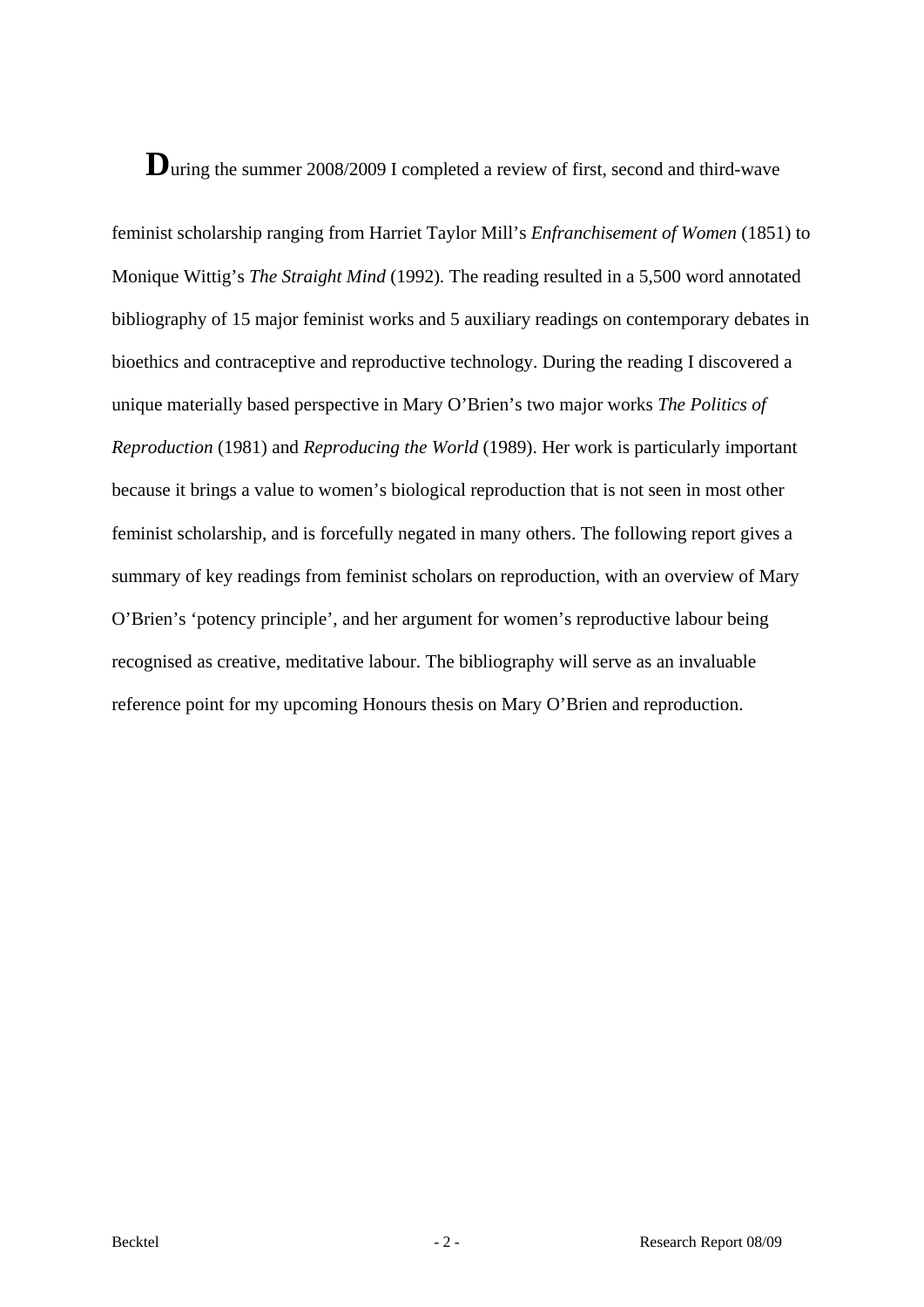### **T**he process of discussing "masculinity" and "femininity" as terms associated with

male and female bodies at times comes at the cost of negating both in a move towards a utopian genderless society. Although bodies are indisputably affected by cultural gender normatives, they also have a basis in material difference. With biological determinism and sociobiology posing a significant threat to the feminist cannon of scholarship as legitimisation of male dominance, many feminist scholars have backed away from biologically based theories. The issue in doing this is that there has been no success in developing cultural or material value for the genderic work that women do in reproducing the species. The result is that the androcentric culture is in fact propagated through women's legitimation of the 'public' sphere, men's refrainment from entering the 'private' sphere, and homosexual and queer cultures struggling through legal and technical labyrinths in search of reproductive autonomy (Mamo 2007). Despite third-wave feminists' intentions to 'fix' certain aspects of second-wave feminism, there has been no success in changing the lowstatus of women's reproductive processes. In fact, post-feminist culture gives a significantly low-status to reproduction compared to the positive status that women had as reproducers in the pre-feminist culture (Wolf 2001, p8).

 This is not to say that feminist scholarship has not attempted to address women and reproduction. Dorothy Dinnerstein in her 1978 book *The Rocking of the Cradle, and the Ruling of the World* (formerly published as *The Mermaid and the Minotaur* 1976), takes a psychoanalytic approach to describing the effects of the monopoly of female early-child care on male and female children. She concluded that the liberation of women would come when women no longer held monopoly over early childcare (1976, p33). Germaine Greer wrote in 1984 that a myth of overpopulation led to all dignity and pride being crushed from the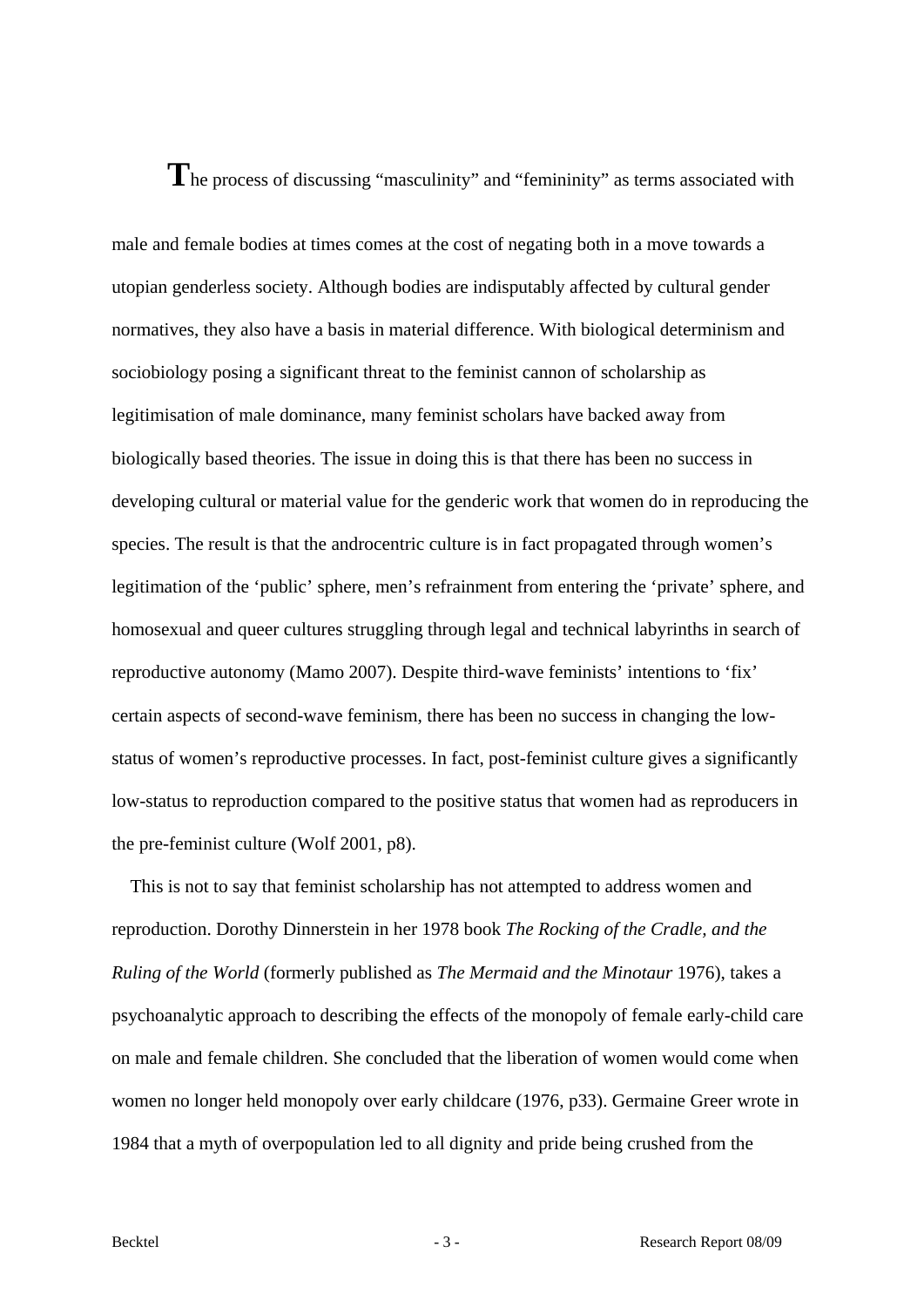process of childbearing, resulting in an adult/child dichotomy where children are removed from society, ignored and actually hated (1984, p4). Shulamith Firestone was concerned that the male domination of birth science and technology would further preclude women from a life liberated from biology, while the liberation of women would be impossible without the liberation of children (1979, p73). However, these ideas were not argued in a holistic way to regard both men and women as actors in the reproductive process. They also suffered from an established approach to feminist analysis that negated the importance of women's biological reproduction. In 1963 Betty Friedan published the bestseller *The Feminine Mystique*, which became popular among stay-at-home mothers, at the time in the process of repopulating the post WWII society. Although many basic civil rights were not available for women at that time, Friedan chose to simply transplant the 'mystique' from the 'private' sphere of childcare, to the 'public' sphere of the workforce, undermining the hard reproductive labour those women undertook at home.

#### **Feminist Analysis of Reproduction**

 The following report analyses the way in which first, second and third-wave feminist scholarship addresses reproduction. It looks at the concise political agenda found in firstwave scholarship, the discussions of sexuality and cultural gender normatives in second-wave feminism, and the issues of medicalisation and commodification debated in third-wave feminism.

 Starting with Harriet Taylor Mill's *Enfranchisement of Women* written in 1851, her argument does not specifically address reproduction, but instead works towards opening up options for women, without putting a value judgement on individual choices. She gives a clear and concise argument on the principles that women should vote, hold political office,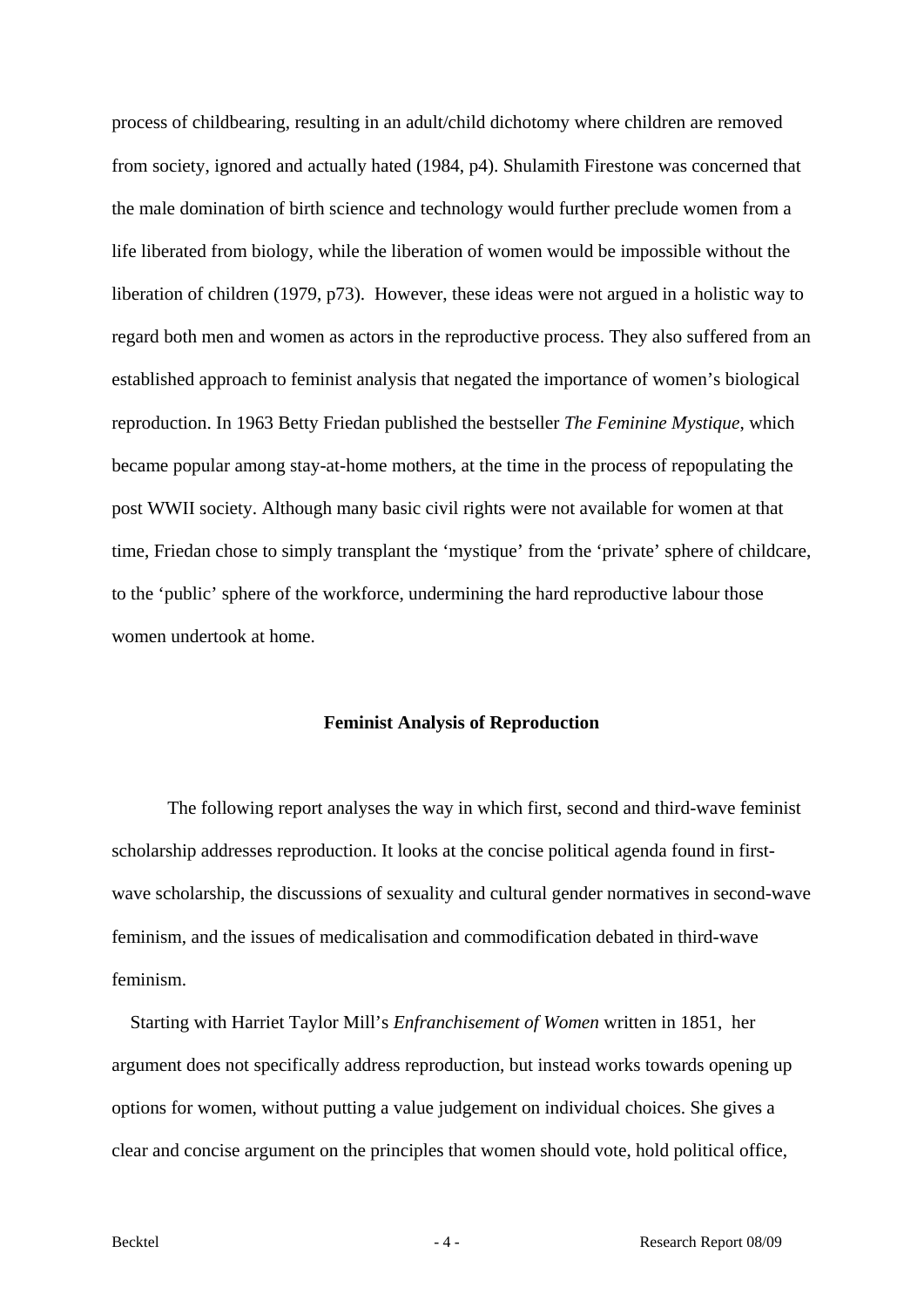have access to education, career opportunities, equal property rights between married couples, and that the word 'male' be removed from the State Constitutions. She is also concerned by the "habit" of women slipping into an unquestioned position of subordination. She states "Custom hardens human beings to any kind of degradation, by deadening the part of their nature which would resist it" (1851, p10). She goes on to explain the uniqueness of women's oppression, as it is instilled in women that they are to be honoured by their degradation. When asked if there is a need for change women first think "there is no issue" (1851, p39).

…"there is no complaint"; which is generally not true, and when true, only so because there is not that hope of success, without which complaint seldom makes itself audible to unwilling ears…It would be very simple to suppose, that if they do desire it they will say so." (Mill 1851, p39)

 Mill's concise, intelligent, and convincing argument is also strong in its understanding of diversity and the need to make available avenues for women to grow as individuals. In discussing the public and private spheres, she argues that women are not necessarily meant for the domestic sphere, but the proper sphere in which they can achieve their highest potential on a personal, individual basis (1851, p13). She argues that this cannot be ascertained 'without complete liberty of choice' to enter into the public sphere, without negating the private sphere and its importance (Ibid).

 By the time the second-wave of feminist analysis came through between the 1960's and 1980's, there was a substantial move towards looking at women's bodies and sexuality. Kate Millett's argument in *Sexual Politics* (1971) is one against a biological base of male dominance. She discusses the issue of male physical strength stating that it is social factors

Becktel - 5 - Research Report 08/09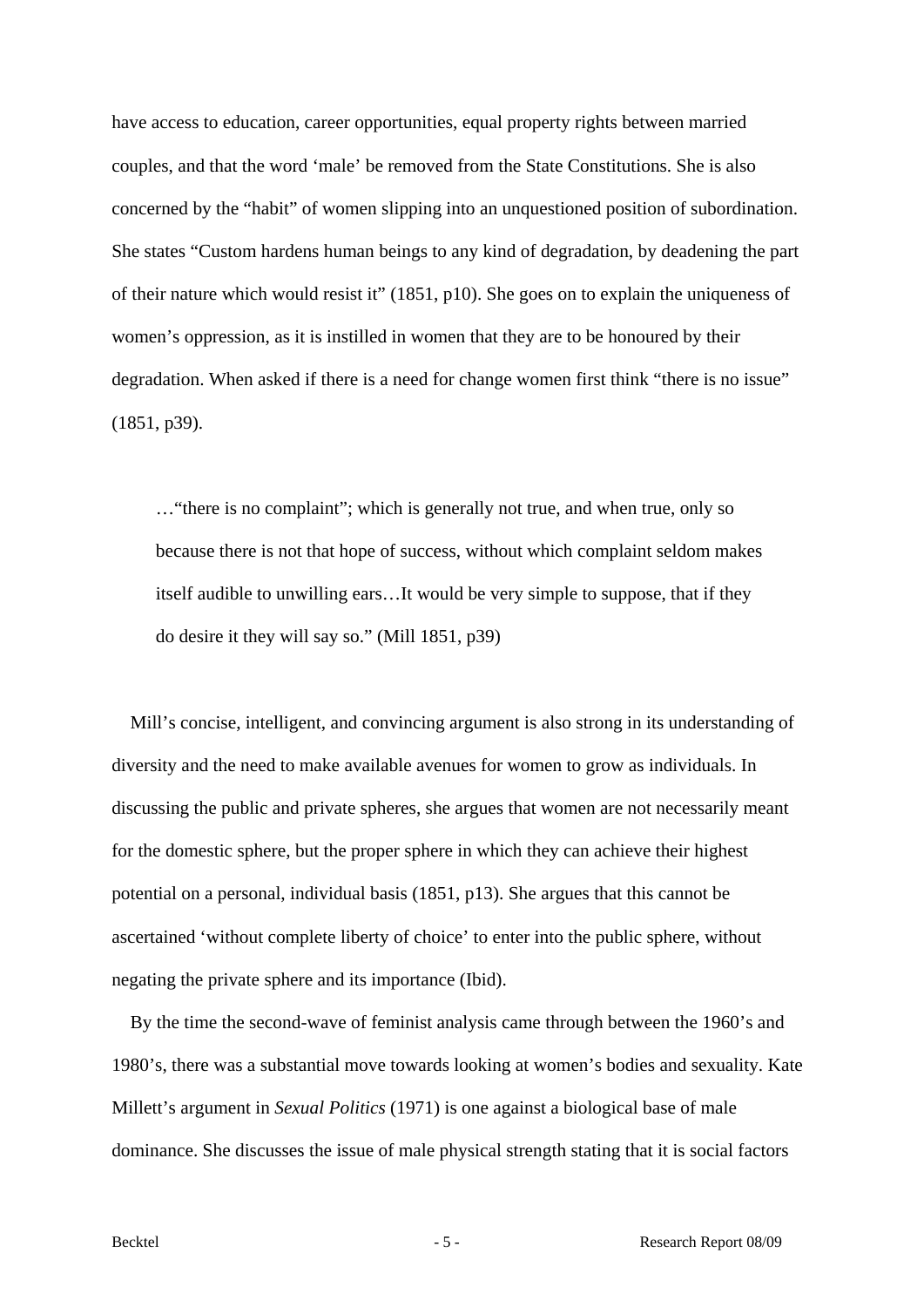such as breeding, diet and exercise that exasperate men's physical strength, while physical strength has not always been a measure of power (especially in the age of machinery, technology, etc.) (1971 p27). Millett fails to consider women's position as reproducer as a unique biological disadvantage or strength.

 Juliet Mitchell also took this approach to male physical strength in her 1971 book *Woman's Estate*. Looking at the subordination of women in the labour force, Mitchell writes:

"For, if it is just the biological incapacity for the hardest physical work which has determined the subordination of women, than the prospect of an advanced machine technology, abolishing the need for strenuous physical exertion, would seem to promise, therefore, the liberation of women". (1971, p104).

 Earlier in the second-wave movement, there was a significant attempt to contest all physical difference between men and women in place of countering the situation of masculine and feminine cultural practises. This had the unfortunate side-effect of denouncing female reproductive labour as legitimate human experience. Perhaps the most influential writer in subverting woman's unique biological process of reproduction, was Betty Friedan's 1963 bestseller *The Feminine Mystique*. This book is the most direct attack by a feminist critic on the role of childbearing, nursing and early childcare. Apart from the book's major flaw of targeting the white suburban 1950's American housewife, it undermines the hard work that mothers, and now increasingly fathers, do in creating safe, healthy environments for young children to grow up in. Friedan's concern over a loss of identity for suburban housewives suggests a need for integration into a malestream workforce; at the expense of bringing the status of domestic and child-rearing work higher. Despite Friedan's conviction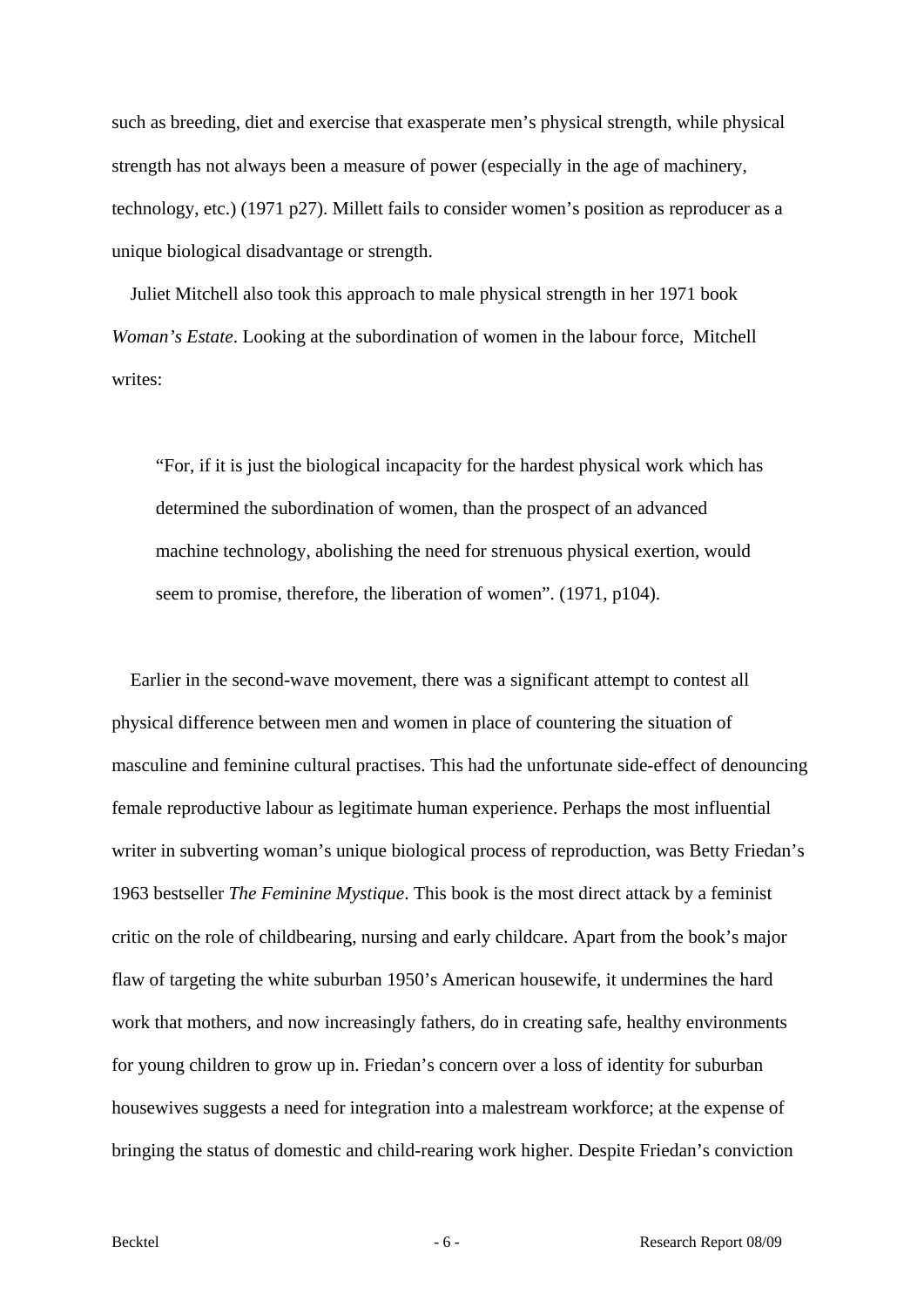that being a file-clerk or newspaper reporter would somehow give 'better' meaning to women's lives, the issue still remains that women's reproductive labour is so under acknowledged and undervalued in our society that no amount of female penetration into the workforce will reverse that. Friedan simply reiterates the importance and superiority of the male-created sphere of 'public life', versus the effeminate, dull, and ultimately unimportant sphere of domestic work.

 Shulamith Firestone argued in her 1970 book *The Dialectic of Sex* that the oppression of women stems from the biology of their reproductive functions. She argues that in all societies, even if in some cases women were valued or worshipped for their uniqueness as reproducers, they have always been oppressed by the reproductive process (1979, p74-5). She claims that the oppression of women and children happens simultaneously, and that "…we will be unable to speak of the liberation of women without also discussing the liberation of children – and vice versa." (1979, p73). To prevent further oppression of women and children, she calls for women to take control over the power and knowledge of birth science and technology. Although Firestone's perspective is a unique and powerful one, she fails to move past an idea that reproduction is a pathological process with exclusively negative effects for women.

 Monique Wittig in her 1992 *The Straight Mind* argues that feminists who make an attempt to base patriarchy in biology work towards confirming heterosexuality as 'natural', helping legitimate patriarchy and heterosexuality simultaneously:

"For me this could never constitute a lesbian approach to women's oppression, since it assumes that the basis of society or the beginning of society lies in heterosexuality. Matriarchy is no less heterosexual than patriarchy: it is only the sex of the oppressor that changes." (1992, p10)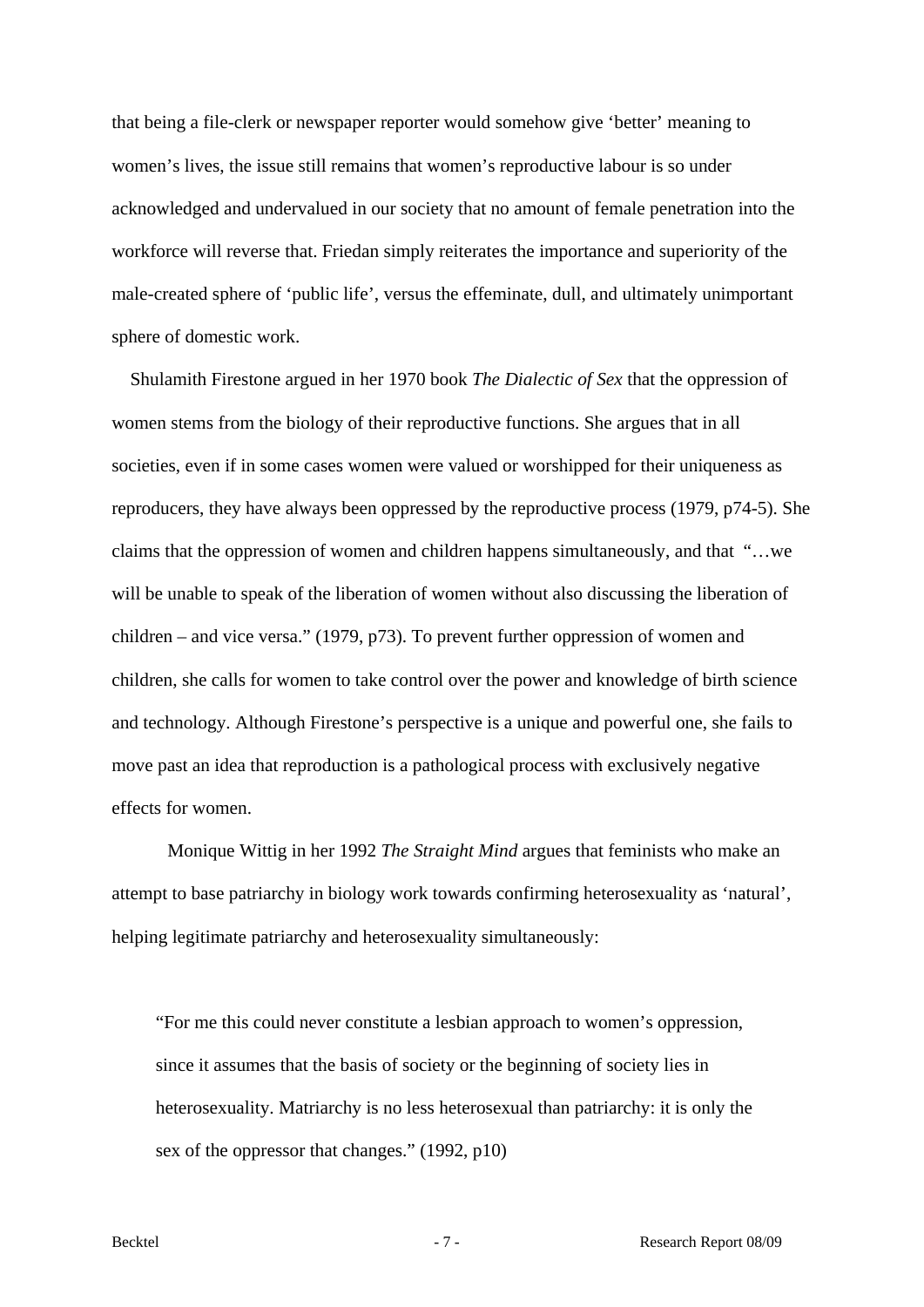The tendency in feminist scholarship to inadvertently affirm male-dominated work as superior (such as Friedan) is explored by third-wave feminist bell hooks. hooks is a fierce critic of the assumption that all women want to act in androcentric and ethnocentric labour fields. In her 1995 book *Killing Rage* hooks argues:

"No doubt white patriarchal men must have found it amusing and affirming that many of the white women who had so vehemently and fiercely denounced domination were quite happy to assume the role of oppressor and/or exploiter if it meant that they could wield power equally with white men." (hooks 1995, p99)

 Starting in the third-wave feminist movement, a concern with the over-medicalisation of female reproductive processes became prominent in debate. In Laura Mamo's 2007 book *Queering Reproduction*, she looks at the increasing difficulty for lesbian women to become pregnant in the age of medicalisation of birth science and technologies. Her thesis is that with the medicalisation of conception and parturition, and pathologisation of homosexuality, getting pregnant for lesbian women has become much harder. Women's experience conceiving becomes increasingly complex due to legal implications of parental rights, child rights' to know an anonymous donor, rights for lesbian partners to be legal parents, etc. After getting over personal, social and familial issues, Mamo concludes that the largest barrier for gay couples remains institutional discrimination in marriage rights.

 Naomi Wolf in her 2001 book *Misconceptions*, specifically discusses parturition and the high-interventionist techniques currently used in place of the millennia old tradition of midwifery. She states: "Many midwives today believe passionately that birth has become too pathologized, and that obstetricians justify a high degree of medical intervention in part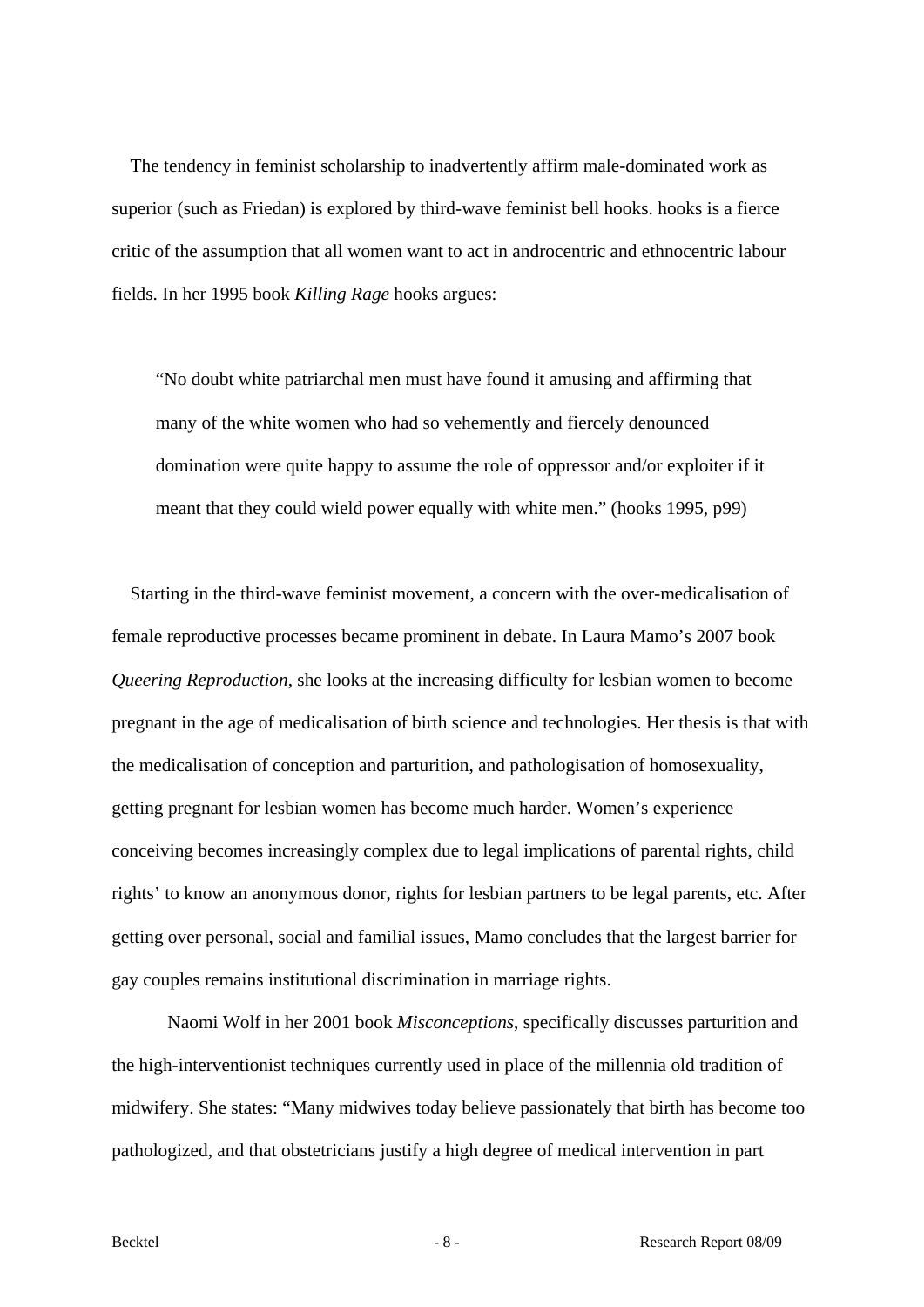because they see almost all circumstances of birth as pathological." (2001, p150). Wolf is concerned that many women go through unsafe high-interventionist births not only because of the practise of birthing entering into the capitalist time-and-money driven system, but because of male doctor intervention in trying to measure each birth next to a 'normal' scale of birth processes and labelling all else pathological.

 Germaine Greer also had this concern in her 1984 book *The Politics of Human Fertility*, in which she takes the argument one step further to state that adults actually hate children. She explains that the separation of children and adults in our (western) culture is actually a sign of a more general disrespect for reproductive processes and women's creative (reproductive) labour. She criticises the hospitalisation and pathology associated with childbirth.

#### **Mary O'Brien**

 It is here that Mary O'Brien offers important insight into how a theory might be developed that does not inadvertently add value to a malestream paradigm in the 'public' sphere, while actively framing women's reproductive labour as valuable and creative. Throughout Mary O'Brien's work it is clear that she is less concerned with breaking down the ideology associated with the practise of gender, and more interested in acknowledging the biological base of women's reproductive labour as creative labour. Through this she is able to explain masculine and feminine experiences as a result of actual difference in reproductive praxis and bodily experience.

 One of her first points of criticism is to Simone de Beauvoir for not recognising either the material connection of women with reproduction, or reproductive labour and nurture as genuine creative labour (p75).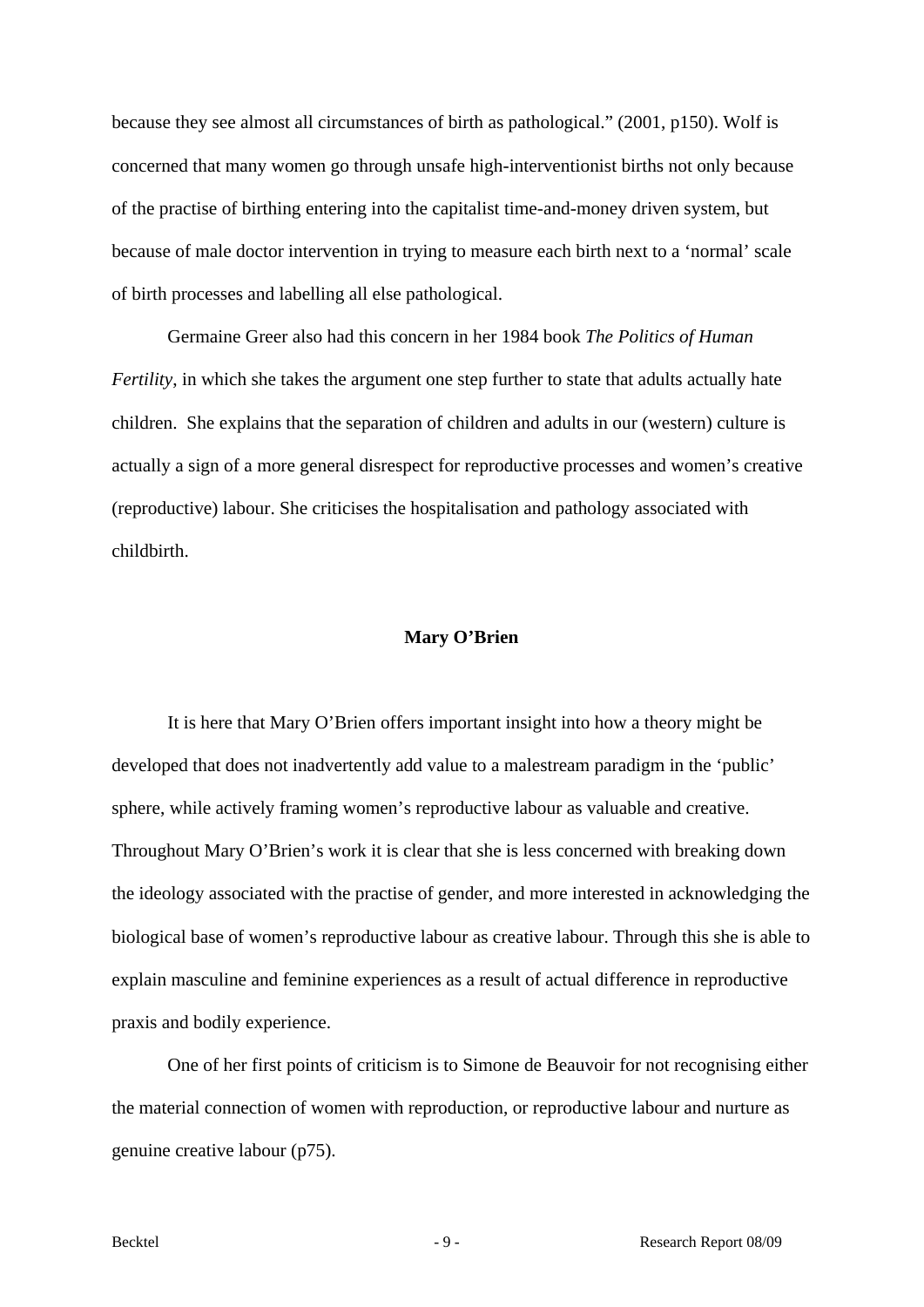"The implication of de Beauvoir's model of human development is not only that parturition is non-creative labour, but that the product, the human child, has no value, that the value of children must wait to be awarded by the makers of value, men." (p75).

 O'Brien considers the negation of femininity and female biological processes as a serious oversight of the important history that women have shared together in the process of species continuity. Her goal is to reexamine the genderic differences of female and male procreation, identifying the key moment of separation of the male from the reproductive process as the moment in which the seed is transferred. He is then excluded from all other aspects of "making" the child physically, leading to one of the only processes of parenthood for the male which is a very uncertain one; to 'acknowledge' the child as his. To add to the male's detachment from the reproductive process, the time laps from copulation to birth further heightens the alienation of the male from his baby. This limited involvement in the making of the child, with no verification of the child's biological connection to the father, is what O'Brien claims leads to the potency principle. The potency principle is the process of the male disconnect with species regeneration and a unique paternal uncertitude resulting in men needing to create another realm; social life, in which men can play an integral role in controlling. As they are physically detached from species continuity, this means they must negate the importance of reproductive processes and dominate public life.

 In her critique of G. W. F Hegel O'Brien writes about the idea that men are negated as a parents by the abstraction of their sperm.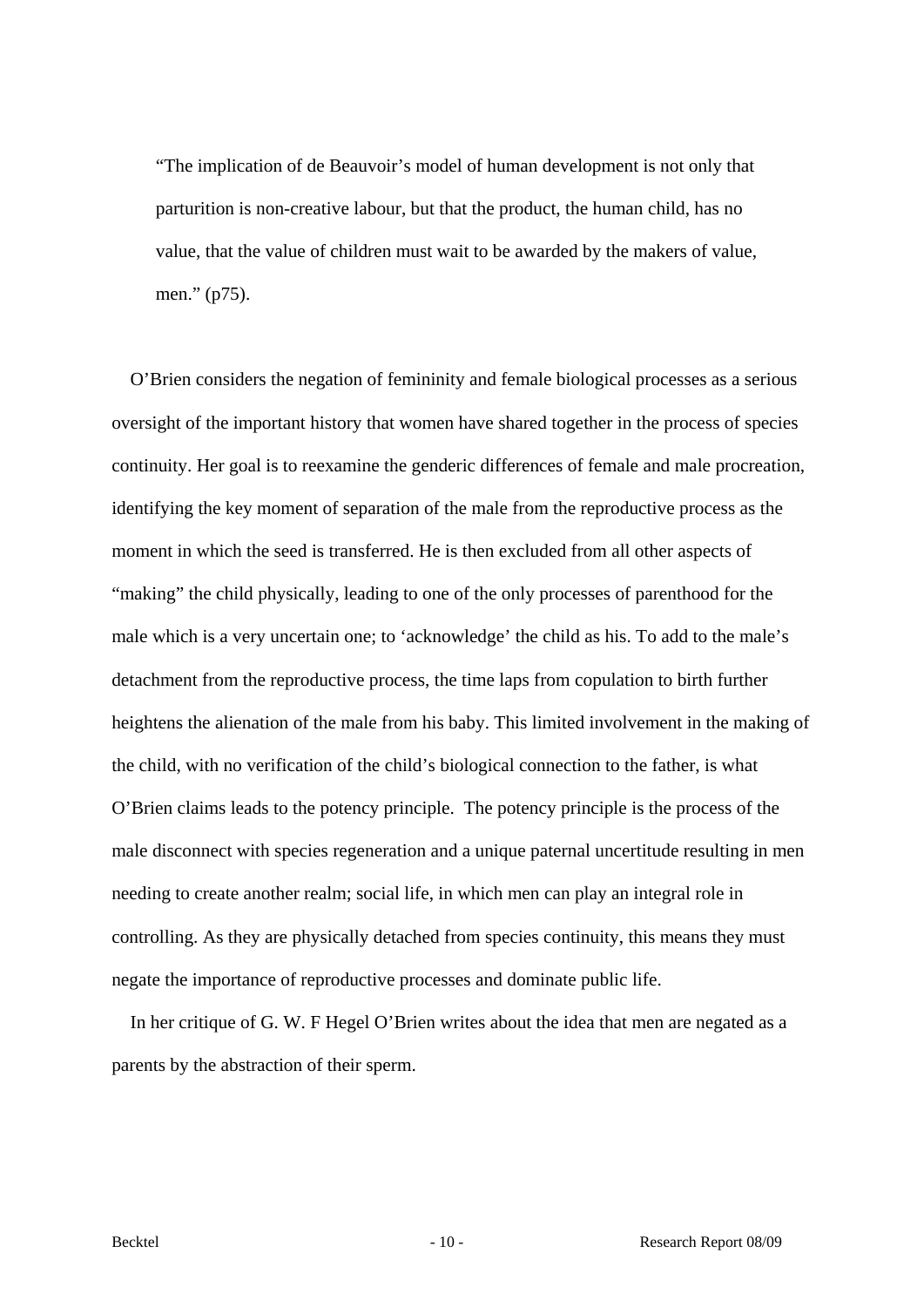"Hegel simply fails to recognize that it is not as lover that man is negated, and that it is not in terms of sexuality that he is annulled. Man is negated not as lover but as parent, and this negation rests squarely on the alienation of the male seed in the copulative act." (1981, p29)

 Borrowing Hegel's term of 'A World Historical Event', O'Brien points to two fundamental events in the history of human reproduction. The first was when the idea of paternity, or fatherhood was acknowledged. The second is the technological advancement of contraception and reproductive technology, allowing women to be removed from repercussions leading to childbearing or infertility. The implications of the 'Age of Contraception' (as she refers to it), are vast as it not only opens up women's sexual experiences, but challenges heterosexuality as the only route to reproduction. As many third-wave feminists are beginning to discuss in more depth, the 'medicalisation' of childbirth, contraception, and all other aspects of the reproductive process has serious consequences both for the health and autonomy of women, and for the heterosexual structure of marriage and the family.

 In conclusion, Mary O'Brien offers a unique feminist analysis of female and male reproductive processes as experiences based in material difference. The strength of her work not only lies in her understanding of women's experience, but the specific vulnerability of men's position in the process of reproduction. Throughout her work she actively elevates the status of female reproductive labour, recognising it as creative and meditative work, while bringing attention to the physical and emotional alienation of men. While problematizing the male experience, she brings attention to the distinct separation that men have from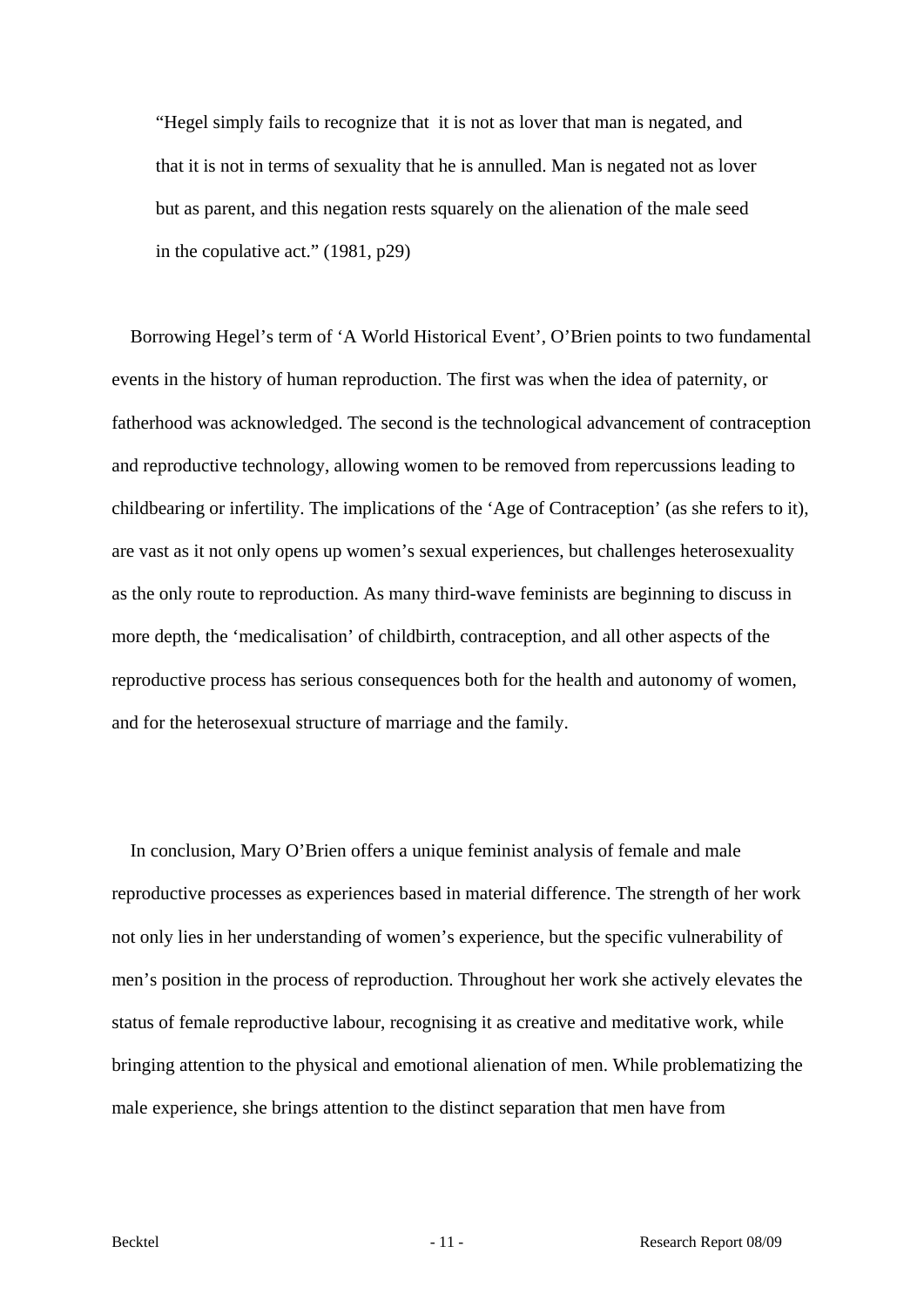reproduction, and can theorise the cultural experiences of men and women from actual bodily experience.

 Further analysis of Mary O'Brien's work is needed in order to offer a new perspective in feminist analysis, specifically aiming to elevate the status of women's unique biological processes. A oversight by many feminist writers (such as Friedan, Millett, Firestone and de Beauvoir) is that they did not first look at the unique power that women have as reproducers, but instead looked first at women's position as subservient in an existing androcentric culture. They start by arguing against males as superior, without first considering the individual vulnerabilities of both sexes in the fundamental processes of copulation and reproduction of the species. It is in this way that many feminists are misguided towards legitimating a malestream set of values in the 'public' sphere, without bringing fundamental value to 'private', reproductive labour.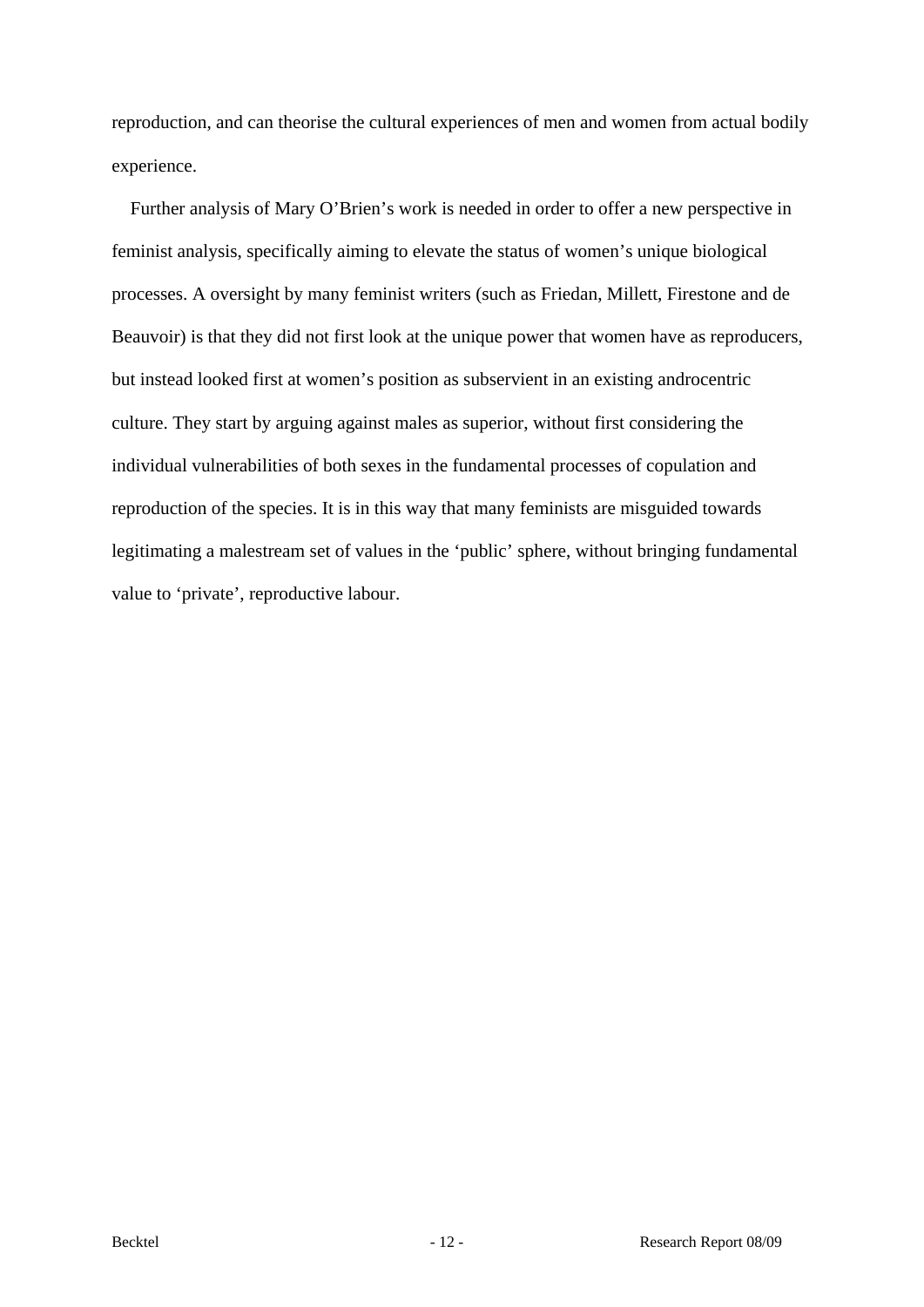### **Bibliography**

- Albury, R 1999 *Beyond the Slogans: The Politics of Reproduction*, Allen & Unwin, St Leonards, NSW
- Chadwick, R 1987 *Ethics, Reproduction and Genetic Control*, Routledge, New York, London
- de Beauvoir, S 1969 *The Second Sex,* New English Library, London
- Dinnerstein, D 1978 *The Rocking of the Cradle, and the Ruling of the World*, Souvenir Press, London
- Firestone, S 1979 *The dialectic of sex: the case for feminist revolution,* Women's Press, London
- Friedan, B 1983 *The Feminine Mystique,* Twentieth Anniversary Ed., Dell Pub. Co., New York
- Greer, G 1984 *Sex and Destiny: The Politics of Human Fertility*, Secker and Warburg, London
- hooks, b 1981 *AIN'T I A WOMAN: black women and feminism*, South End Press, Boston
- hooks, b 1995 *Killing Rage: ending racism,* H. Holt and Co, New York
- Mamo, L 2007 *Queering reproduction: achieving pregnancy in the age of technoscience,* Duke University Press, Durham
- McBride Stetson, D (ed.) 2001 *Abortion Politics, Women's Movements, and the Democratic State: a comparative study of state feminism*, Oxford University Press, Oxford, New York